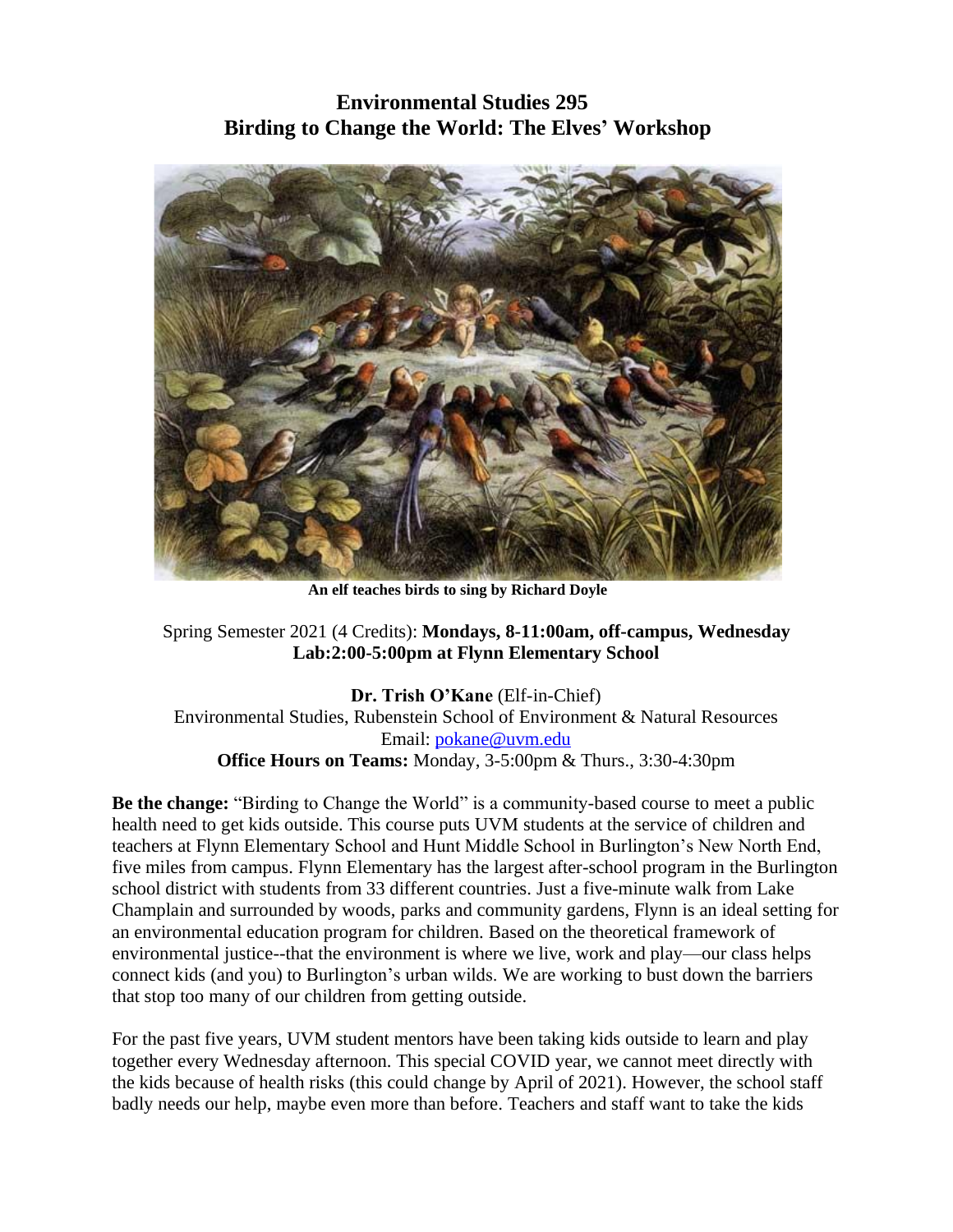outside every day but as educators they are unfamiliar with the birds and other species living around both schools. So this semester instead of being mentors, we will become hardworking elves--invisible, creative, ingenious and mischievous. On Wednesday afternoons, while the schools are closed for cleaning, we will hold our Elves' Workshop deep in the pungent pines of Flynn Elementary School's woods. We will prepare scavenger hunts, conjure up nature art and leave magical treasures in the woods for the kids and their teachers to discover on Thursdays and Fridays. **We will also research and produce a neighborhood nature guide to Flynn's Woods that any teacher, staff member or parent can use, with a particular focus on the birds of the New North End.**

Besides channeling your best inner-elf, this class requires patience, persistence, flexibility, long underwear (the entire course is taught outside), and a sense of humor. The course also requires humility and the ability to learn from more-than-human teachers. Birds are master teachers of sustainability and a portal to the natural world. As builders, artists, musicians, inventors, comedians, acrobats and actors, birds are also a constant source of wonder. They make tools. They learn and compose songs. They build complex green homes from sustainable materials. And they travel thousands of miles to their many homes with the sun and stars as their guides. One of the most visible and accessible wild beings, they grace our daily lives with flashes of color and beauty, and songs that pour from leafy treetops and hedges. For urban children, birds are the nature that they can see and hear every day without having to be driven somewhere.

#### **Course Objectives**

This course's main objective is to connect you with the marvelous feathered teachers all around us, to fill you with a sense of wonder, and to give you a chance to meet an urgent community need for environmental education materials. This course has an environmental justice focus. In addition to exploring Burlington's socially and ethnically diverse New North End, we will also examine how privilege—class, gender, ethnicity, culture, religious and urban/rural background influences how we all perceive and experience nature.

In this course you will:

- Learn to find and identify 45 Vermont birds by sight and sound;
- Share this knowledge with children, teachers, after-school staff and parents through a neighborhood nature guide to the New North End;
- Explore the New North End's lakeshore, woods, wetlands and delta region;
- Develop your own practice of scientific inquiry by doing weekly research to answer the children's questions about nature;
- Analyze how privilege affects how we perceive and/or enjoy nature;
- Learn to sing like a bird;
- Set up weekly scavenger hunts and nature games for kids;
- Keep a weekly reflection journal;
- Share your experiences with the class and become part of a human flock.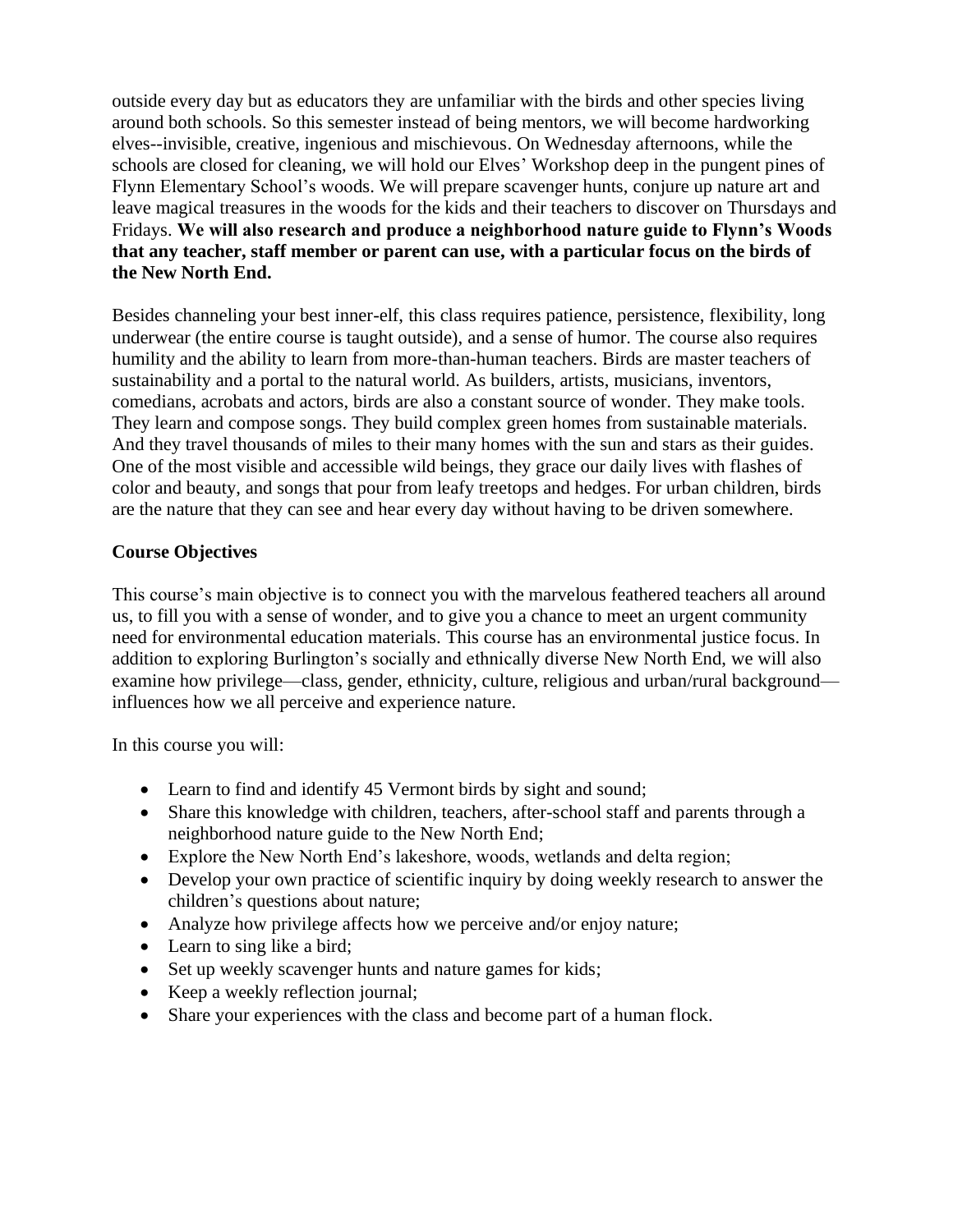#### **Course Structure**

**Mondays:** We meet every Monday from 8-11:00am for a class birding lab. Labs will be held primarily in the woods around Flynn Elementary School and in Ethan Allen Park. We will also explore Delta Park and Derway in the New North End. If the weather is truly terrible, we will meet online for a discussion, instead. We cannot use the RSENR vans because of COVID: all trips to the New North End will be either by bike-bus (biking together) or in private cars. **Please check email Sunday night for updates on Monday labs: bird-walks are weather-dependent.**

**Wednesdays (Elves' Workshop):** Every Wednesday afternoon from 2-5:00pm, all elves meet in the woods surrounding Flynn. During our elves' workshop we will play, learn and plan the activities that the children will do in their pods on Thursdays and Fridays. Elves love masks so be creative and make yourself a beautiful one! Transport will either be by bike or private car (unless you have special elfin powers and can fly or transport yourself telepathically.) Just be there and **be on time**).

Course structure is based on learning through relationships and through daily and weekly practices:

Learning through relationships: This is an opportunity to learn from children, the birds, a place (the Winooski Delta and its non-human residents or Ethan Allan Park, and the New North End, a neighborhood outside the university bubble), Burlington school staff, and from each other. During this semester we are not teachers, mentors and students—we are all co-explorers. Co-exploring is based on a series of reciprocal relationships.

**Learning through practices**: There are three weekly practices: 1) birding; 2) nature-study and public research for our Flynn and Hunt co-explorers; and 3) reflective reading and writing.

- 1. **Birding:** Every week, you will spend at least one hour birding with a class "bird buddy." **Please make sure you maintain a distance from each other and wear masks**. Together you will list all birds observed during this session. You can go birding on or around campus or wherever convenient--the birds are everywhere. Every Monday we will share stories from our birding journals; you will turn in your journal for a grade that day.
- 2. **Nature Study and Public Research**: Teachers and staff have asked for a nature guide that describes the creatures great and small who live around the school. They are trying to take the kids outside as much as possible and urgently need this material. This will be our number one priority as a team. We will research and produce this nature guide during the first month of class and present it to the school hopefully by mid-March.
- 3. **Reading, reflecting and writing:** We will read short articles and books this semester to provide the social context to understand what we are doing and why we are doing it. Flynn Elementary, Hunt Middle School and the New North End are a learning laboratory in which you can immediately test and apply ideas and concepts from class readings. Weekly reading reflection questions are posted on BlackBoard. Reflections **(hard copy)** are due on Mondays during our Birding Lab. **Late papers receive half-credit.**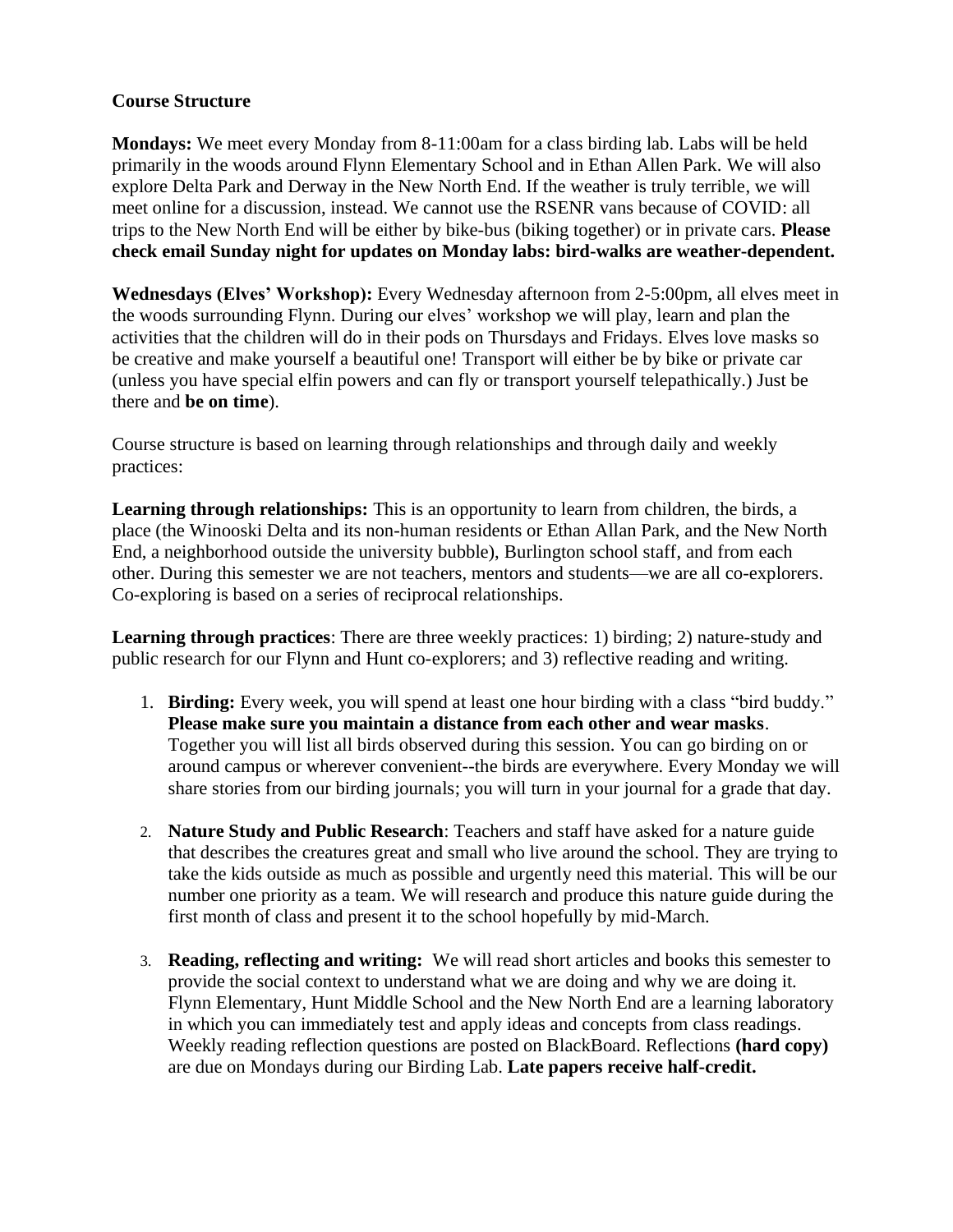## **Attendance Policy: No Mask—No Class**

**This is not just a class—this is a community program**. There are children, teachers, principals, after-school staff and parents depending on **you** to show up, on time, every week, and help produce teaching materials. Please do not let them, and do not let my neighborhood and UVM down. As a member of the Elves' Workshop, you are UVM's ambassador in the New North End.

Everyone gets one free absence (I don't need a written excuse—just take the absence when you need to). Additional absences from class sessions will seriously impact your participation grade which is worth 50%. In extreme circumstances, see me and I will refer you to our Dean of Students, Marie Vea-Fagnant: [Marie.Vea-Fagnant@uvm.edu.](mailto:Marie.Vea-Fagnant@uvm.edu)

The [Green and Gold Promise](https://www.uvm.edu/deanofstudents/green-and-gold-promise) clearly articulates the expectations that UVM has for students, faculty, and staff to remain compliant with all COVID-19 recommendations from the federal CDC, the State of Vermont, and the City of Burlington. This include following all rules regarding facial coverings and social distancing when attending class. If you do not follow these guidelines, I will ask you to leave the class. **If you forget your mask, you cannot join the class and should go back and retrieve your mask.** The [Code of Student Conduct](https://www.uvm.edu/sites/default/files/UVM-Policies/policies/studentcode.pdf) outlines policies related to violations of the Green and Gold Promise. Sanctions for violations include fines, educational sanctions, parent notification, probation, and suspension.

#### **COVID and Attendance, Isolation and Quarantine:**

If you need to isolate or quarantine, Student Health Services will inform our dean. If possible, please email me to let me know. I will help you continue with classwork when you are healthy enough to do so. You will be able to make up assignments; all reading assignments will be posted on BlackBoard. This is a very rough time. I expect you to do the work and earn the grade, but not until you are well. **Sick elves must rest. Please do not come to class if you are not feeling well. You will not be penalized.**

#### **GRADING SYSTEM**:

| <b>Participation in Elves' Workshop:</b> production of neighborhood nature guide,<br>scavenger hunts, games, nature art, videos, discussions, answering kids' questions |      |
|-------------------------------------------------------------------------------------------------------------------------------------------------------------------------|------|
|                                                                                                                                                                         | 50%  |
| <b>Weekly Reading and Writing Reflections:</b>                                                                                                                          | 25%  |
| <b>Weekly Birding Field Practice (with your bird buddy)</b>                                                                                                             | 15%  |
| <b>Field Journal and Drawings:</b>                                                                                                                                      | 10%  |
|                                                                                                                                                                         | 100% |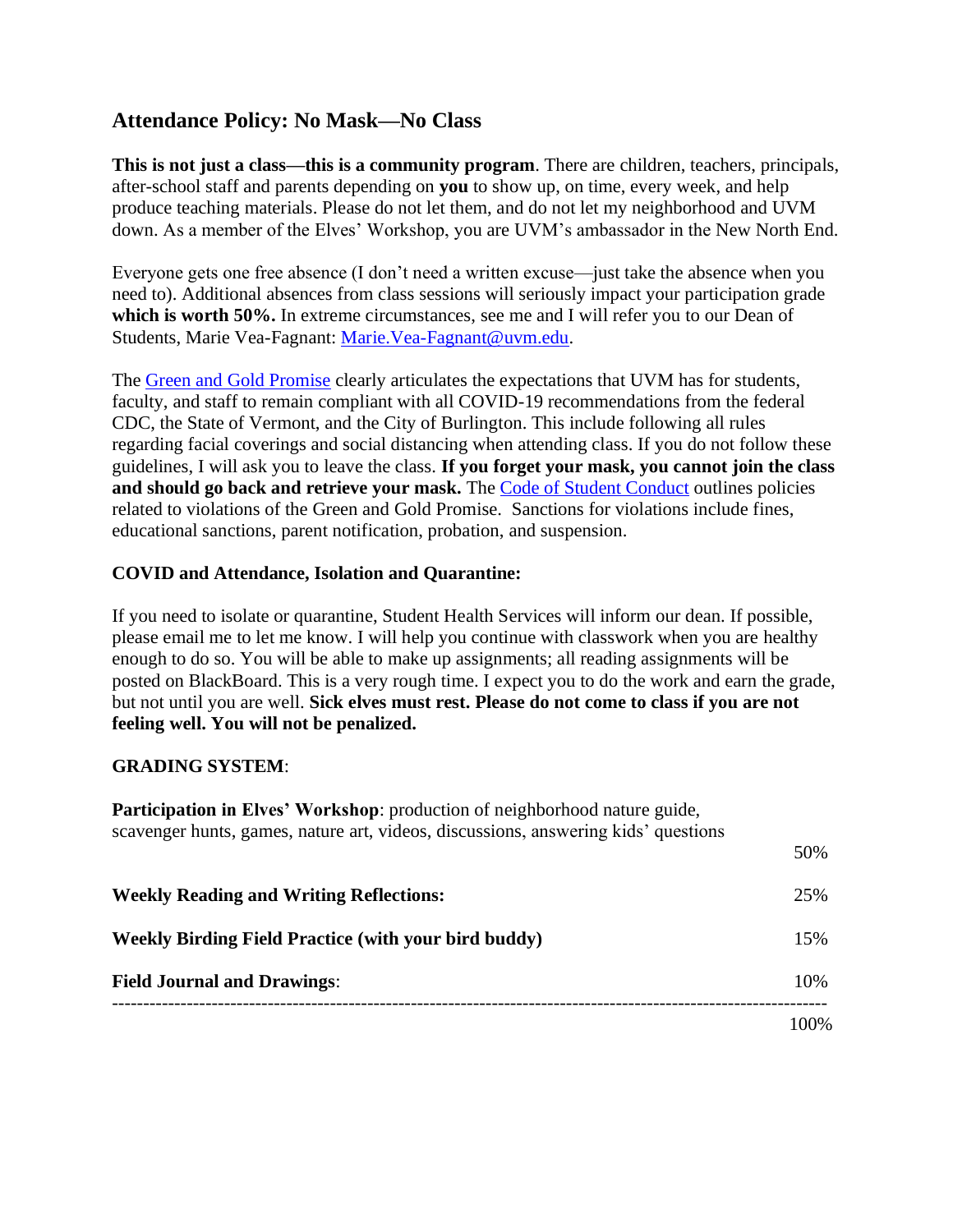#### **Course Texts and Readings:**

Please make **VT Digger** your homepage this semester**.** You should be familiar with any news **stories and editorials covering education issues, social justice and racism in Burlington**, and particularly in the neighborhood where you are working, the New North End. **VTDigger** is the only publication covering local struggles against white supremacy. Many of the children at Flynn Elementary and Hunt Middle Schools are kids of color and are directly affected by racism. We all have a responsibility to be informed and to understand how we can change this situation, so please—**read the local news**.

I also strongly recommend that your purchase your own birding field guide. If you are a beginner, I recommend this field guide which is organized by color (red birds, blue birds, etc.). This is the quickest and easiest way to learn birds:

#### Tekiela, Stan

2016 *Birds of New Hampshire and Vermont Field Guide.* Adventure Publications: Cambridge, MN. (Bookshop.org and probably Phoenix Books on Bank St.)

#### **In addition, please purchase the following texts:**

**An engineering fieldbook (waterproof or "Rite-in-the-Rain").** This fieldbook should be at least 7 inches by 4.5 inches. Please do not buy tiny notebooks. You will be drawing and writing in this book every week.

#### Gange, Jared

2019 *Suddenly You Are Nobody: Vermont Refugees Tell Their Stories.* Huntington Graphics: Burlington, VT. (Phoenix Books, on Bank Street)

#### Haupt, Lyanda

2001 *Rare Encounters with Ordinary Birds.* Sasquatch Books: Seattle, WA. (bookshop.org)

#### Lanham, J. Drew

2016 *The Home Place: Memoirs of a Colored Man's Love Affair with Nature.* Milkweed Editions: Minneapolis, MN. (bookshop.org)

#### O'Kane, Trish

2020 *Everything You Ever Wanted to Know About Elves But Were Afraid to Ask: A Comprehensive Guide to Elfology.* Sunflower Press: Dublin, Ireland.

#### **Web Sites for Research Assignments and Weekly Bird Identification:**

| Cornell Lab of Ornithology   | http://www.allaboutbirds.org                                                                  |
|------------------------------|-----------------------------------------------------------------------------------------------|
|                              | Vermont E-Bird: subscribe to e-newsletter for news on birds in Vermont: ebird.org/contact/vt/ |
| <b>Burlington Geographic</b> | http://www.uvm.edu/place/burlingtongeographic/                                                |
| The Birds of North America   | http://www.wisc.edu (free access with student ID on library                                   |
|                              | website, search for "Birds of North America" online.)                                         |
| We Love Birds                | http://www.welovebirds.org/                                                                   |
| Vermont Breeding Bird Atlas  | val.vtecostudies.org/projects/Vermont-breeding-bird-atlas/                                    |
| Encyclopedia of Life         | http://eol.org/                                                                               |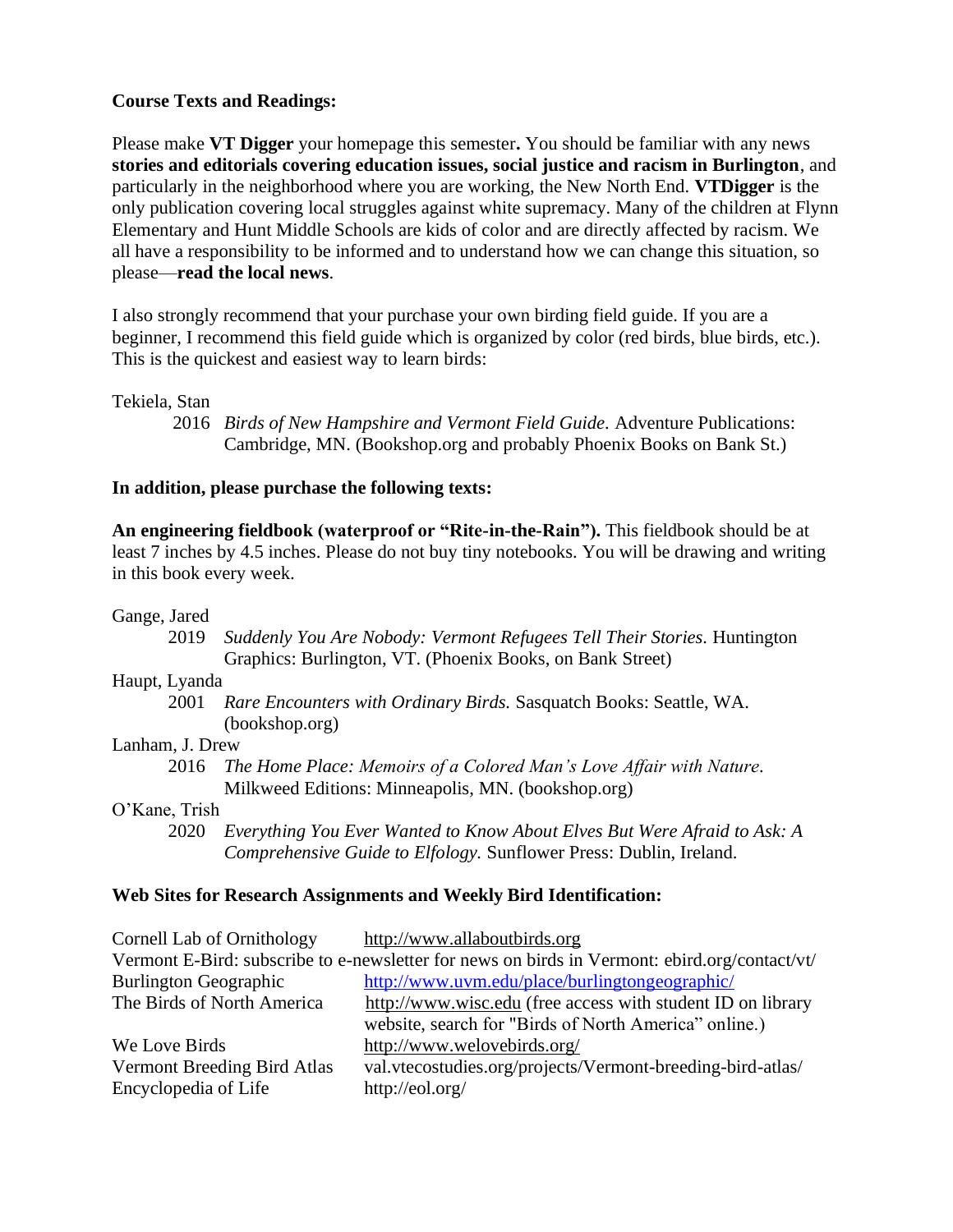## **ENVS 295 WEEKLY SCHEDULE FOR SPRING 2021**

### **ENVS 295 Weekly Activities Schedule**

**Note:** This class is weather-dependent so schedule is subject to change. Always be prepared to go outside for a feathered adventure (that means dressed for the cold and binos in hand). Check email before class for any weather-related changes. **All reading reflection questions and assignments on this schedule will be posted on BlackBoard.** 

# **WEEKLY TASKS:**

| <b>Every Week:</b>      | Go birding for at least one hour with your bird buddy.<br>Record your birding adventure in your journal and be<br>ready to share during labs.                        |
|-------------------------|----------------------------------------------------------------------------------------------------------------------------------------------------------------------|
|                         | Work on your individual species account for the nature<br>guide.                                                                                                     |
| <b>Every Monday:</b>    | All assignments are due on Mondays. Hand in birding<br>journals, assigned drawings and hard copy of your<br>reading reflection (if one has been assigned that week). |
| <b>Every Wednesday:</b> | Participate in Elves' Workshop.                                                                                                                                      |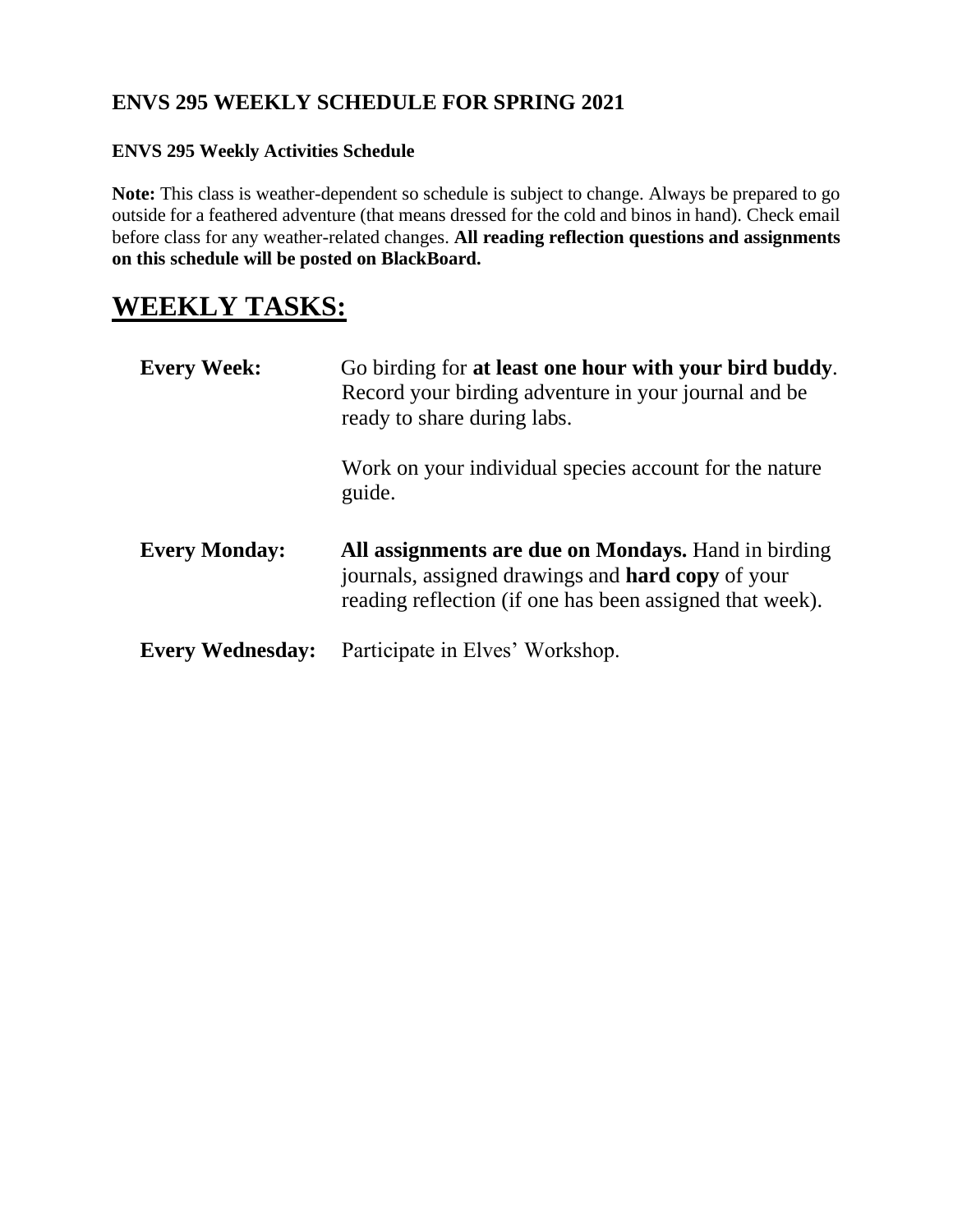Our course calendar is divided into three units by these themes: 1) **What Are We Doing?** (neighborhood-based nature guide); 2) **Who Are We Doing It With?** (our New American flock); and 3) **Why Are We Doing It?** (environmental justice).

| <b>Date</b>     | <b>Themes and Class Activities</b>                                                                                                                                      | <b>Assignments Due</b>                                                                                                                         |
|-----------------|-------------------------------------------------------------------------------------------------------------------------------------------------------------------------|------------------------------------------------------------------------------------------------------------------------------------------------|
| Week 1          | <b>Intro to Our Feathered Teachers</b>                                                                                                                                  |                                                                                                                                                |
| <b>Mon. 2/1</b> | During the scheduled bird lab please study<br>syllabus and materials from last semester in<br>email from instructor. Prepare questions for<br>Wednesday session online. |                                                                                                                                                |
| Wed. 2/4        | Orientation I: Meet with Flynn after-school<br>director Lauren Drasler online to find out what<br>our community needs this semester.                                    | Please pick up your<br>binoculars by Friday. Use<br>the instructions to set your<br>diopter and practice with<br>them.<br>Do readings over the |
|                 |                                                                                                                                                                         | weekend for first reflection<br>due on Monday, 2/8.                                                                                            |

## **Part I: What We Are Doing: The Elves' Workshop**

| <b>Date</b>     | <b>Themes and Class Activities</b>                                                                                                                                                                         | <b>Assignments Due</b>                                                                                                                                 |
|-----------------|------------------------------------------------------------------------------------------------------------------------------------------------------------------------------------------------------------|--------------------------------------------------------------------------------------------------------------------------------------------------------|
| Week 2          | The Weird and Wonderful World                                                                                                                                                                              |                                                                                                                                                        |
|                 | of Birding                                                                                                                                                                                                 |                                                                                                                                                        |
| <b>Mon. 2/8</b> | First birding lab at Colchester Bridge/Delta<br>Park.                                                                                                                                                      | * Reflection due on<br>Comstock reading and<br>O'Kane dissertation chapters<br>(see BB).                                                               |
|                 |                                                                                                                                                                                                            | * Two drawings: one of a<br>Vermont bird (colored) and<br>the second of the track of an<br>animal likely to be found in<br>the Flynn Elementary woods. |
| Wed. 2/10       | Elves' workshop in Flynn Woods. TRISH:<br>Discussion of Nature Study movement and<br>methods.<br>TRISH: Hand out "Birding for Beginners."<br>Go birding with your new Bird Buddy before<br>the next class! |                                                                                                                                                        |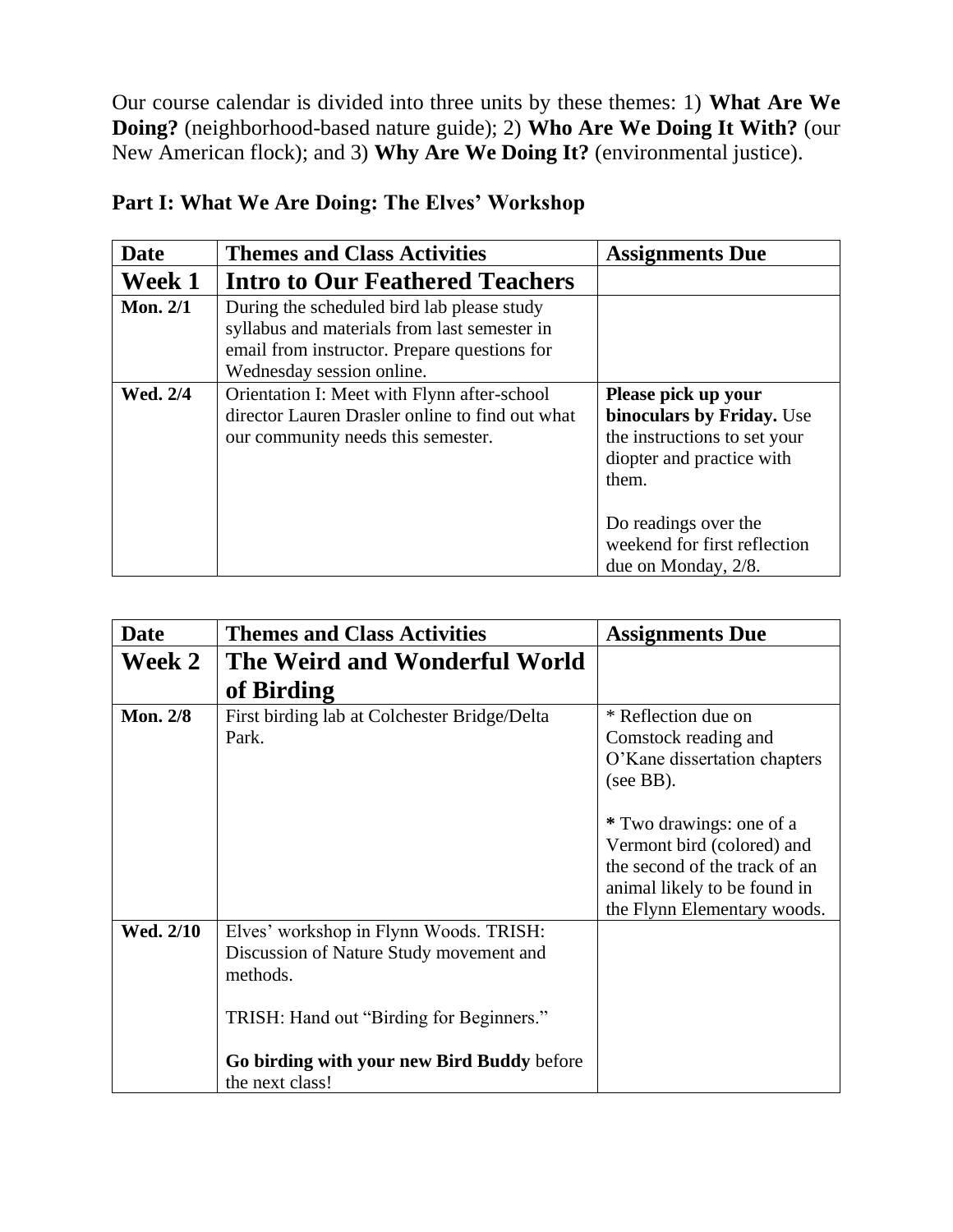| <b>Date</b> | <b>Themes and Class Activities</b>                                                                                                                                                                                                                                                                   | <b>Assignments Due</b>                                                                                                                                                                                                        |
|-------------|------------------------------------------------------------------------------------------------------------------------------------------------------------------------------------------------------------------------------------------------------------------------------------------------------|-------------------------------------------------------------------------------------------------------------------------------------------------------------------------------------------------------------------------------|
| Week 3      | "The Child Should First See the                                                                                                                                                                                                                                                                      |                                                                                                                                                                                                                               |
|             | Thing." Liberty Hyde Bailey, 1903                                                                                                                                                                                                                                                                    |                                                                                                                                                                                                                               |
| Mon. 2/15   | Birds and bagel breakfast in Trish's backyard.<br>Discussion of feeders, pros/cons.                                                                                                                                                                                                                  | *Birding journal due.<br>* Two drawings: one of a                                                                                                                                                                             |
|             | Neighborhood birding exploration of the New<br>North End.                                                                                                                                                                                                                                            | Vermont bird (colored) and<br>the second of the track of an<br>animal likely to be found in<br>the Flynn Elementary woods.<br>*One-page reflection on pgs.<br>1-106 of "Birding for<br>Beginners." Hard copy due in<br>class. |
| Wed. 2/17   | Elves workshop in Flynn Woods to begin<br>neighborhood nature guide. Choose a species<br>that you are going to study! Addy is the editor.<br>Go birding with your new Bird Buddy. Find a<br>bird doing some of the tasks you read about in<br>"Birding for Beginners" and record in your<br>journal. |                                                                                                                                                                                                                               |

## **TOWN MEETING DAY IS COMING UP. ARE YOU REGISTERED TO VOTE IN BURLINGTON?**

| <b>Date</b>      | <b>Themes and Class Activities</b>                                                                    | <b>Assignments Due</b>                                                                                                                                 |
|------------------|-------------------------------------------------------------------------------------------------------|--------------------------------------------------------------------------------------------------------------------------------------------------------|
| Week 4           | <b>Education as Liberation: Freire</b>                                                                |                                                                                                                                                        |
| <b>Mon. 2/22</b> | Birding lab.                                                                                          | *Birding journal due.                                                                                                                                  |
|                  |                                                                                                       | * Two drawings: one of a<br>Vermont bird (colored) and<br>the second of the track of an<br>animal likely to be found in<br>the Flynn Elementary woods. |
|                  |                                                                                                       | *Reflection due on O'Kane<br>and Freire readings, see BB.                                                                                              |
| Wed. 2/24        | Elves' Workshop in Flynn Woods to set up<br>scavenger hunts and work on neighborhood<br>nature guide. | * Draft of your species<br>account for nature guide.<br>Turn in to Addy.                                                                               |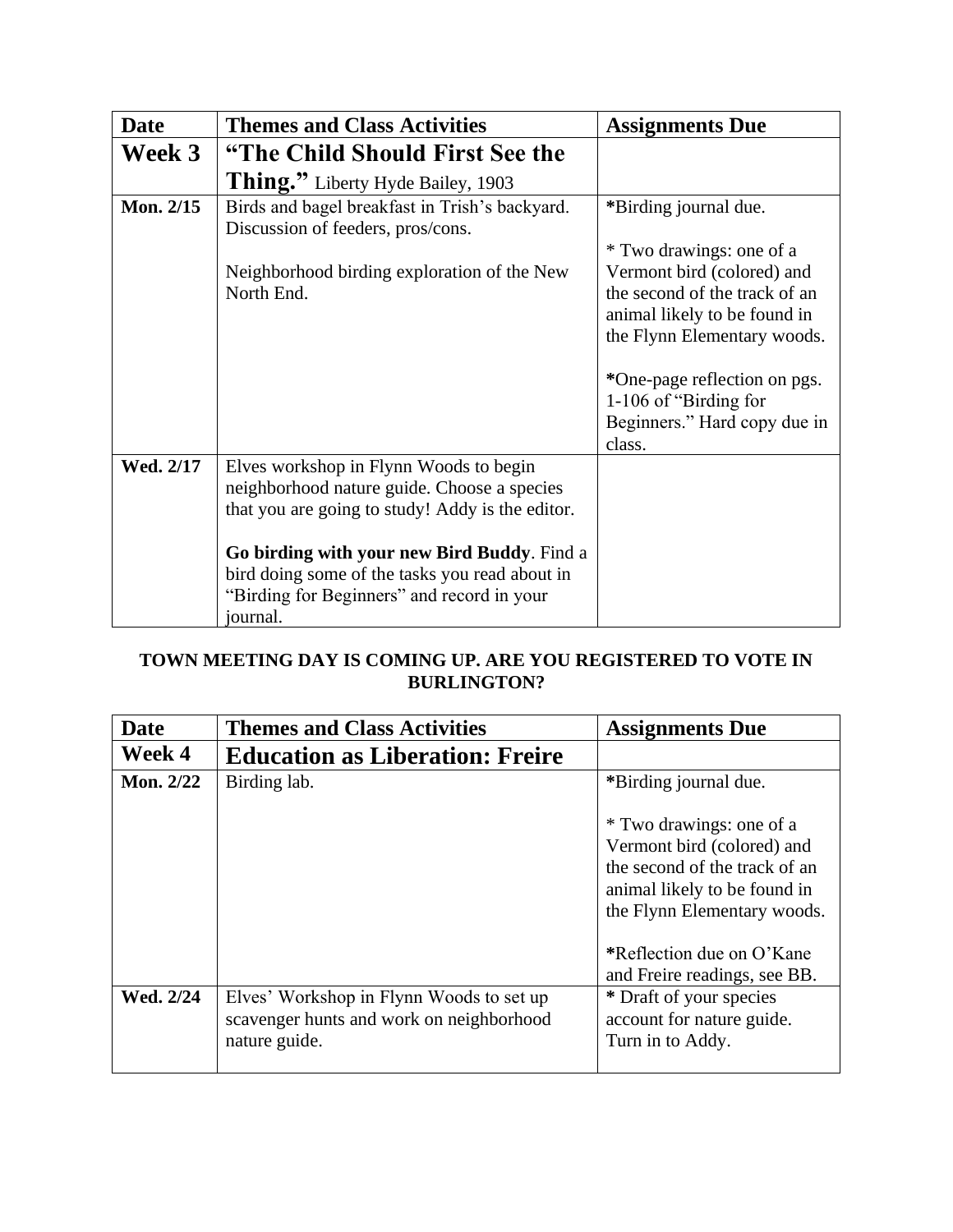| Share your nature guide creature with the class.<br>Teach us something really cool about your<br>creature. |  |
|------------------------------------------------------------------------------------------------------------|--|
| Go birding with your new Bird Buddy!                                                                       |  |

### **TOWN MEETING DAY IS COMING UP. ARE YOU REGISTERED TO VOTE IN BURLINGTON?**

| <b>Date</b>      | <b>Themes and Class Activities</b>                                                                                                                           | <b>Assignments Due</b>                                                                           |
|------------------|--------------------------------------------------------------------------------------------------------------------------------------------------------------|--------------------------------------------------------------------------------------------------|
| Week 5           | <b>Rare Encounters with Ordinary</b>                                                                                                                         |                                                                                                  |
|                  | <b>Birds</b>                                                                                                                                                 |                                                                                                  |
| <b>Mon. 3/1</b>  | Bird walk.                                                                                                                                                   | *Birding journal due.                                                                            |
|                  |                                                                                                                                                              | *Drawing of one Vermont<br>bird (colored) and one animal<br>track.<br>*Reflection due (Haupt and |
|                  |                                                                                                                                                              | Birds of The World online,<br>see BB).                                                           |
| <b>Tues. 3/2</b> | Town Meeting Day: pay attention to what is<br>going on in our brave little state. VOTE.                                                                      |                                                                                                  |
| Wed. 3/3         | Elves' Workshop: Did you know that according<br>to one fairy tale, elves taught the birds to sing?<br>Figure out a way to use birdsong to teach the<br>kids. | *Revised species account for<br>Addy for final draft of nature<br>guide.                         |

| <b>Date</b>     | <b>Themes and Class Activities</b>               | <b>Assignments Due</b>                                               |
|-----------------|--------------------------------------------------|----------------------------------------------------------------------|
| Week 6          | Don't Just Study the Bird-BE the<br><b>Bird!</b> |                                                                      |
|                 |                                                  |                                                                      |
| <b>Mon. 3/8</b> | Birdwalk and birdsong practice.                  | *Birding journal due.                                                |
|                 |                                                  | *Drawing of one bird                                                 |
|                 |                                                  | (colored) and one track.                                             |
|                 |                                                  | *Reflection due (Haupt and<br>Birds of The World online,<br>see BB). |
| Wed. 3/10       | Elves' Workshop: create scavenger hunts and      | <b>TARGET date to finish our</b>                                     |
|                 | other activities for the kids.                   | neighborhood nature guide:                                           |
|                 |                                                  | Addy is responsible for final                                        |
|                 |                                                  | version.                                                             |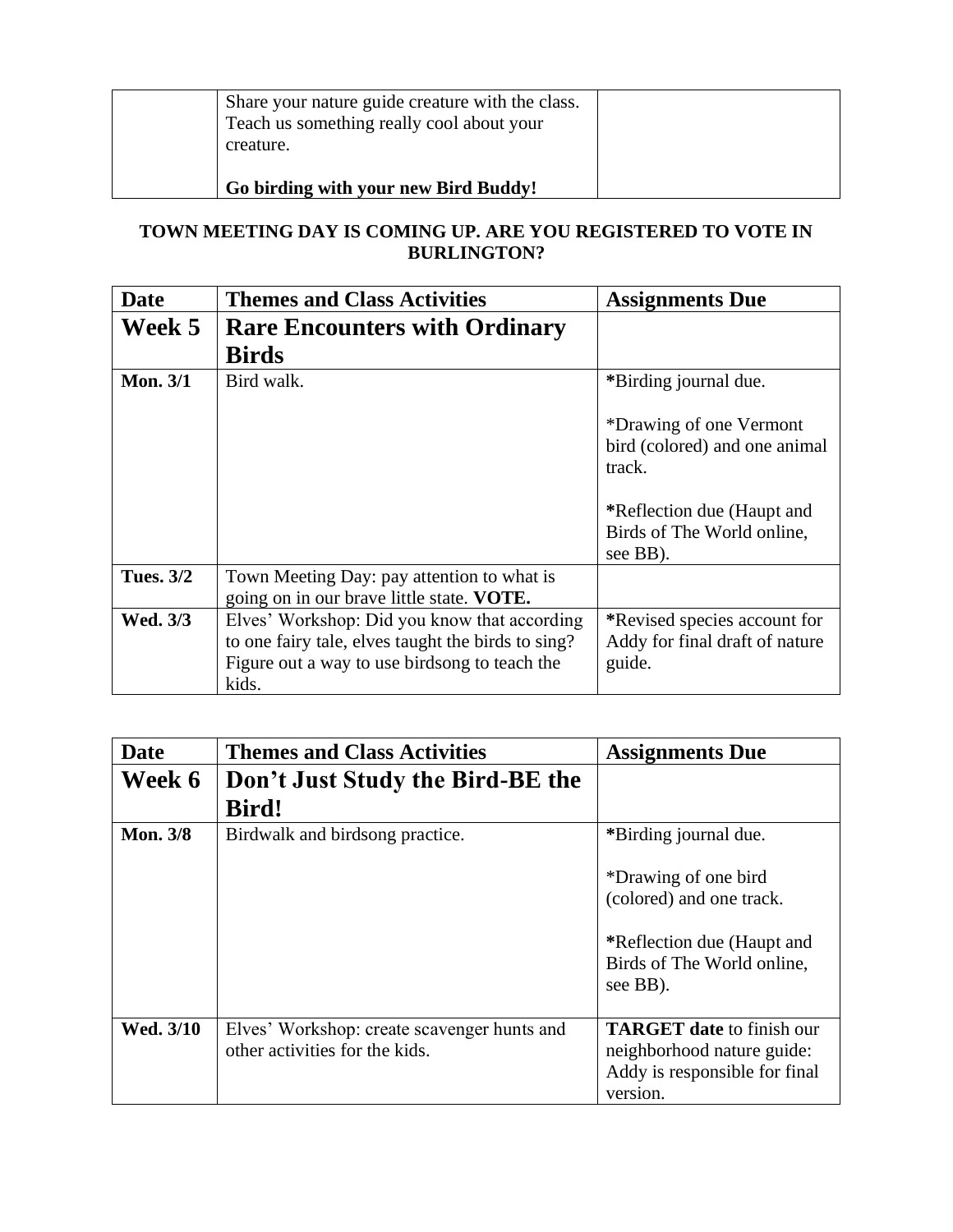## **PART II: Who Are Our Partners?**

| <b>Date</b> | <b>Themes and Class Activities</b>               | <b>Assignments Due</b>                                                            |
|-------------|--------------------------------------------------|-----------------------------------------------------------------------------------|
| Week 7      | <b>Our New American Flock in</b>                 |                                                                                   |
|             | <b>Burlington</b>                                |                                                                                   |
| Mon. 3/15   | Class birdwalk.                                  | *Birding journal due.                                                             |
|             |                                                  | *Drawing of one bird<br>(colored) and one track.<br>*Reflection on press articles |
|             |                                                  | on New Americans in<br>Burlington.                                                |
| Wed. 3/17   | Elves' Workshop. Discussion on New<br>Americans. |                                                                                   |

| <b>Dates</b> | <b>Themes and Class Activities</b>                                                          | <b>Assignments Due</b>             |
|--------------|---------------------------------------------------------------------------------------------|------------------------------------|
| Week 8       | <b>Our Burlington Flock, Part II</b>                                                        |                                    |
| Mon. 3/22    | Prepare Elves Workshop for Flynn. Saturday,<br>March 20 was first day of SPRING!! Design an | *Birding journal due.              |
|              | activity for the kids that celebrates spring and<br>the changing sunlight.                  | *Drawing of one bird<br>(colored). |
|              |                                                                                             | *Reflection on "Suddenly"          |
|              |                                                                                             | You Are Nobody" Gange,<br>Part I.  |
| Wed. 3/24    | Relaxing day—No class.                                                                      |                                    |
|              |                                                                                             |                                    |
|              | Go birding with your new Bird Buddy before<br>the next class!                               |                                    |

| Date      | <b>Themes and Class Activities</b>    | <b>Assignments Due</b>             |
|-----------|---------------------------------------|------------------------------------|
| Week 9    | <b>Our Burlington Flock, Part III</b> |                                    |
| Mon. 3/29 | Bird walk.                            | *Birding journal due.              |
|           |                                       | *Drawing of one bird<br>(colored). |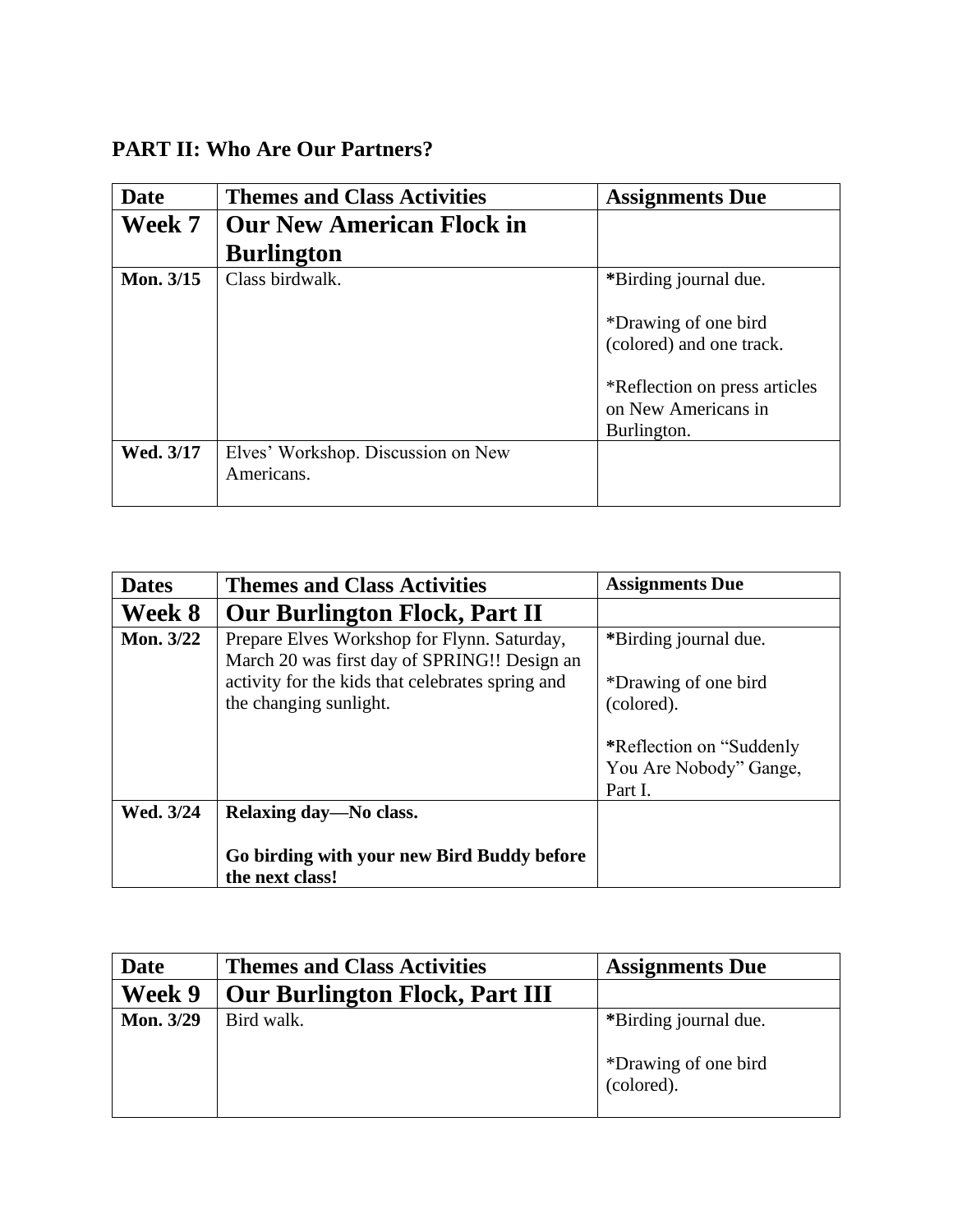|           |                                               | <i>*No reflection due because</i><br>of Reading Day.  |
|-----------|-----------------------------------------------|-------------------------------------------------------|
| Wed. 3/31 | Discussion of New American readings, Part II. | *Reflection on "Suddenly"<br>You Are Nobody" Part II. |

# **PART III: Why We Are Doing This Program-Justice**

| Date            | <b>Themes and Class Activities</b>                                                                                                            | <b>Assignments Due</b>                                        |
|-----------------|-----------------------------------------------------------------------------------------------------------------------------------------------|---------------------------------------------------------------|
| Week 10         | <b>Liberating the Children</b>                                                                                                                |                                                               |
| <b>Mon. 4/5</b> | Birdwalk.                                                                                                                                     | *Birding journal due.                                         |
|                 |                                                                                                                                               | *Drawing of one bird<br>(colored).<br>*Reflection on Hanscom, |
|                 |                                                                                                                                               | Sobel and Tierney readings.                                   |
| <b>Wed. 4/7</b> | Go birding with your new Bird Buddy<br>before the next class!                                                                                 |                                                               |
|                 | Elves' Workshop: Play in Flynn playground<br>and then discuss Hanscom reading and the<br>Youtube on New Zealand's revolutionary<br>principal. |                                                               |

| Date             | <b>Themes and Class Activities</b> | <b>Assignments Due</b>             |
|------------------|------------------------------------|------------------------------------|
| Week 11          | <b>Chill Week</b>                  | No reflection due.                 |
| <b>Mon. 4/12</b> | Prepare Elves Workshop for Flynn.  | *Birding journal due.              |
|                  |                                    | *Drawing of one bird<br>(colored). |
| Wed. 4/14        | <b>UVM Reading Day: No class.</b>  |                                    |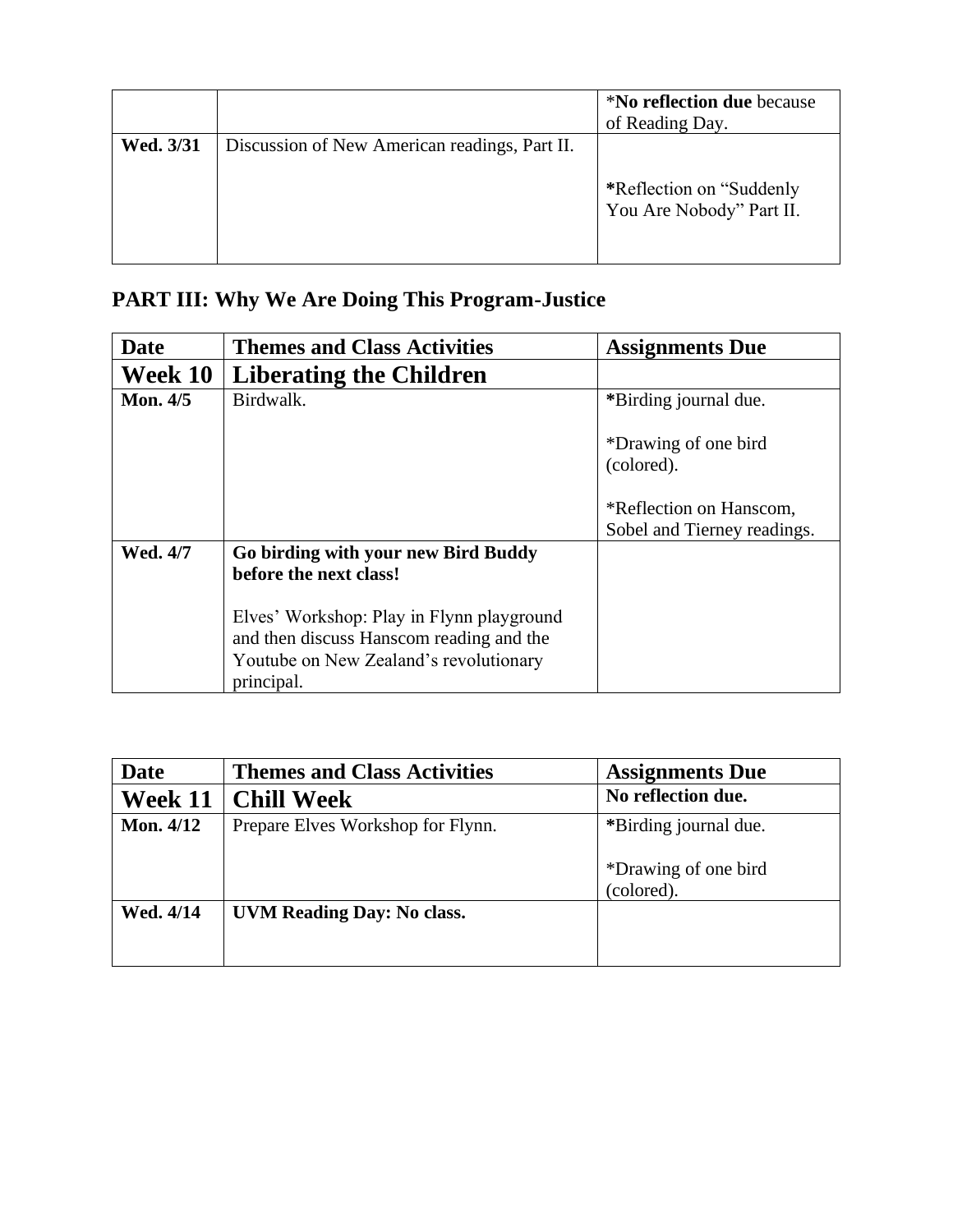| <b>Date</b>      | <b>Themes and Class Activities</b>                                                                                                                                                                                                 | <b>Assignments Due</b>                                                                                    |
|------------------|------------------------------------------------------------------------------------------------------------------------------------------------------------------------------------------------------------------------------------|-----------------------------------------------------------------------------------------------------------|
| <b>Week</b>      | <b>Birding While Black I: Whose</b>                                                                                                                                                                                                |                                                                                                           |
| 12               | Home-Place?                                                                                                                                                                                                                        |                                                                                                           |
| <b>Mon. 4/19</b> | Birdwalk.                                                                                                                                                                                                                          | *Birding journal due.                                                                                     |
| Wed. 4/21        | Flynn is on vacation. The Elves' Workshop is<br>helping ENVS002 this week. Some of you will<br>participate in a panel on Wednesday. Many of<br>you will help take these UVM first-year<br>students birding on Friday, depending on | *Drawing of one bird<br>(colored).<br>* Reflection on Lanham's<br>"The Home Place" and press<br>articles. |
|                  | COVID. We will meet Wed. afternoon to<br>discuss.                                                                                                                                                                                  |                                                                                                           |
|                  | TRISH: introduce implicit bias reading and<br>concept.                                                                                                                                                                             |                                                                                                           |
| Fri. 4/23        | Bird mentoring with ENVS 002.                                                                                                                                                                                                      |                                                                                                           |

| <b>Date</b> | <b>Themes and Class Activities</b>           | <b>Assignments Due</b>         |
|-------------|----------------------------------------------|--------------------------------|
| <b>Week</b> | <b>Birding While Black II: Implicit</b>      |                                |
| 13          | <b>Bias in Education</b>                     |                                |
| Mon. 4/26   | Spring migration birdwalk and outdoor        | *Birding journal due.          |
|             | discussion on privilege, white supremacy and |                                |
|             | the Great Outdoors.                          | *Drawing of one bird           |
|             |                                              | (colored).                     |
|             |                                              | * Reflection on systemic       |
|             |                                              | discrimination and on implicit |
|             |                                              | bias tests.                    |
| Wed. 4/28   | Elves workshop.                              |                                |
|             |                                              |                                |
|             |                                              |                                |